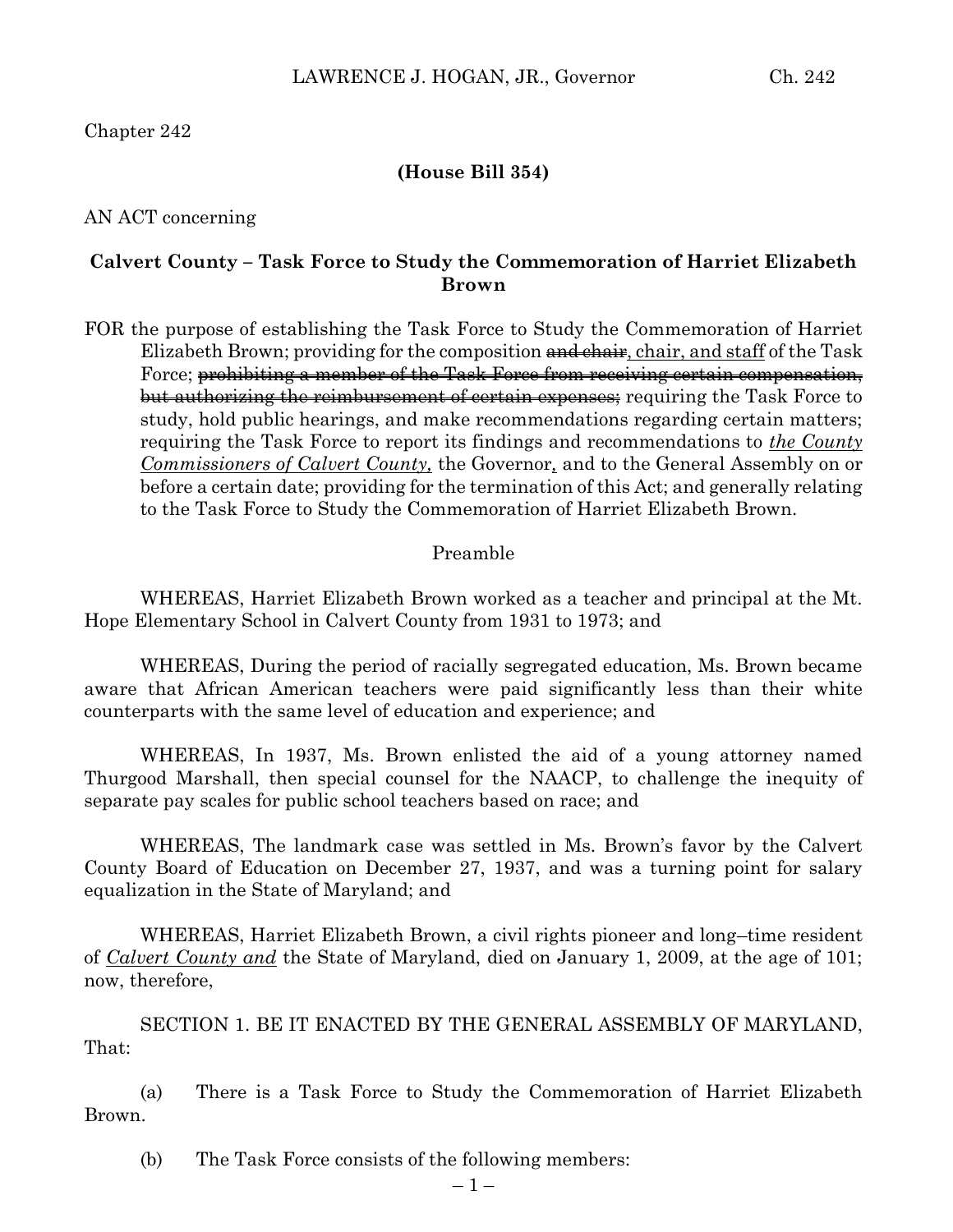(1) the Chair of the Calvert County Commission for Women;

(2) one member of the County Commissioners of Calvert County, appointed by the County Commissioners;

(3) the Superintendent of the Calvert County Public School System, or the Superintendent's designee; *and*

*(4) the following members, appointed by the Calvert County Delegation to the General Assembly:*

(4) *(i)* one representative of the Calvert County NAACP, appointed by the Calvert County Delegation to the General Assembly;

(5) *(ii)* one representative of the Calvert County Historical Society, appointed by the Calvert County Delegation to the General Assembly;

(6) *(iii)* one member of the House of Delegates who represents Calvert County, appointed by the Calvert County House Delegation; *or the Delegate's designee; and* and

(7) *(iv)* one member of the Senate of Maryland who represents Calvert County, appointed by the Calvert County Senators; and *or the Senator's designee.*

(8) the Secretary of General Services, or the Secretary's designee.

(c) The Chair of the Calvert County Commission for Women shall be the chair of the Task Force.

(d) A member of the Task Force:

(1) may not receive compensation as a member of the Task Force; but

 $\frac{1}{2}$  is entitled to reimbursement for expenses under the Standard State Travel Regulations, as provided in the State budget The staff of the Calvert County Delegation to the General Assembly shall provide staff to the Task Force.

(e) The Task Force shall:

(1) study and make recommendations on the commemoration of Harriet Elizabeth Brown, such as renaming a State building or designating a State roadway *an elementary or secondary school, a building connected with an institution of higher education, a school board facility, or any other education–related center or building located in Calvert County* in honor of Harriet Elizabeth Brown;